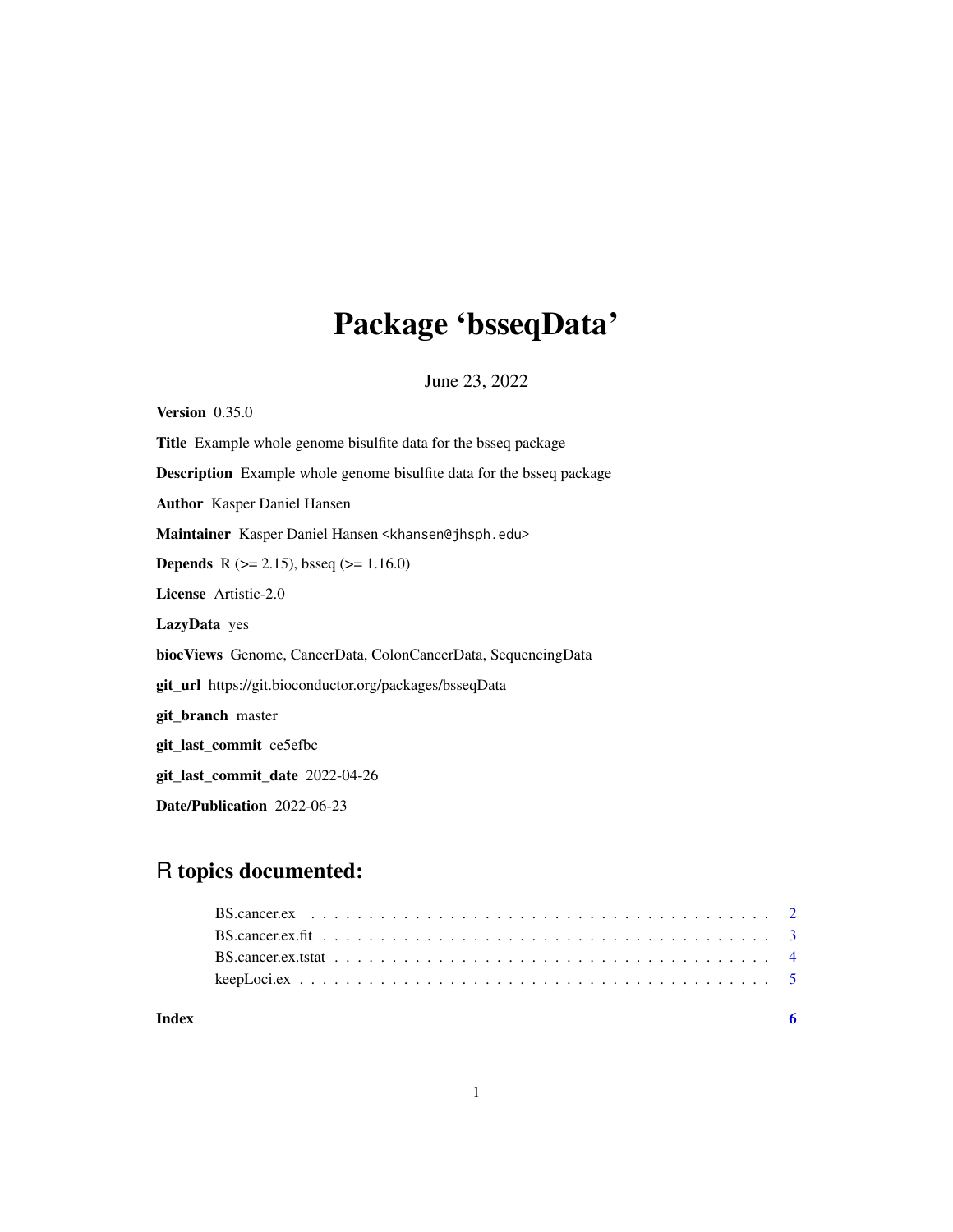#### Description

Whole-genome bisulfite sequencing data (WGBS) for colon cancer on chromosome 21 and 22. 3 patients were sequenced and the data contains matched colon cancer and normal colon.

#### Usage

```
data(BS.cancer.ex)
```
#### Format

The data is stored as an object of class "BSseq".

#### Details

The file 'scripts/create\_BS.cancer.R' (see example for location) is a script that generates all data objects in this package from the raw alignment output, contained in the directory 'umtab' (see example for location). The raw alignment output is the output from the BSmooth alignment suite, using an old (legacy) format.

This dataset [BS.cancer.ex.fit](#page-2-1) is the same basic data, but it also contains smoothed methylation values.

#### References

Hansen, K. D. et al. (2011) *Increased methylation variation in epigenetic domains across cancer types*. Nature Genetics 43, 768-775.

#### See Also

[BS.cancer.ex.fit](#page-2-1), [BS.cancer.ex.tstat](#page-3-1) (t-statistics for this dataset) and [keepLoci.ex](#page-4-1) for related datasets and the ["BSseq"](#page-0-0) class. Also see the vignette(s) in the bsseq package.

```
data(BS.cancer.ex)
BS.cancer.ex
script <- system.file("scripts", "create_BS.cancer.R",
                      package = "bsseqData")
script
readLines(script)
system.file("umtab", package = "bsseqData")
```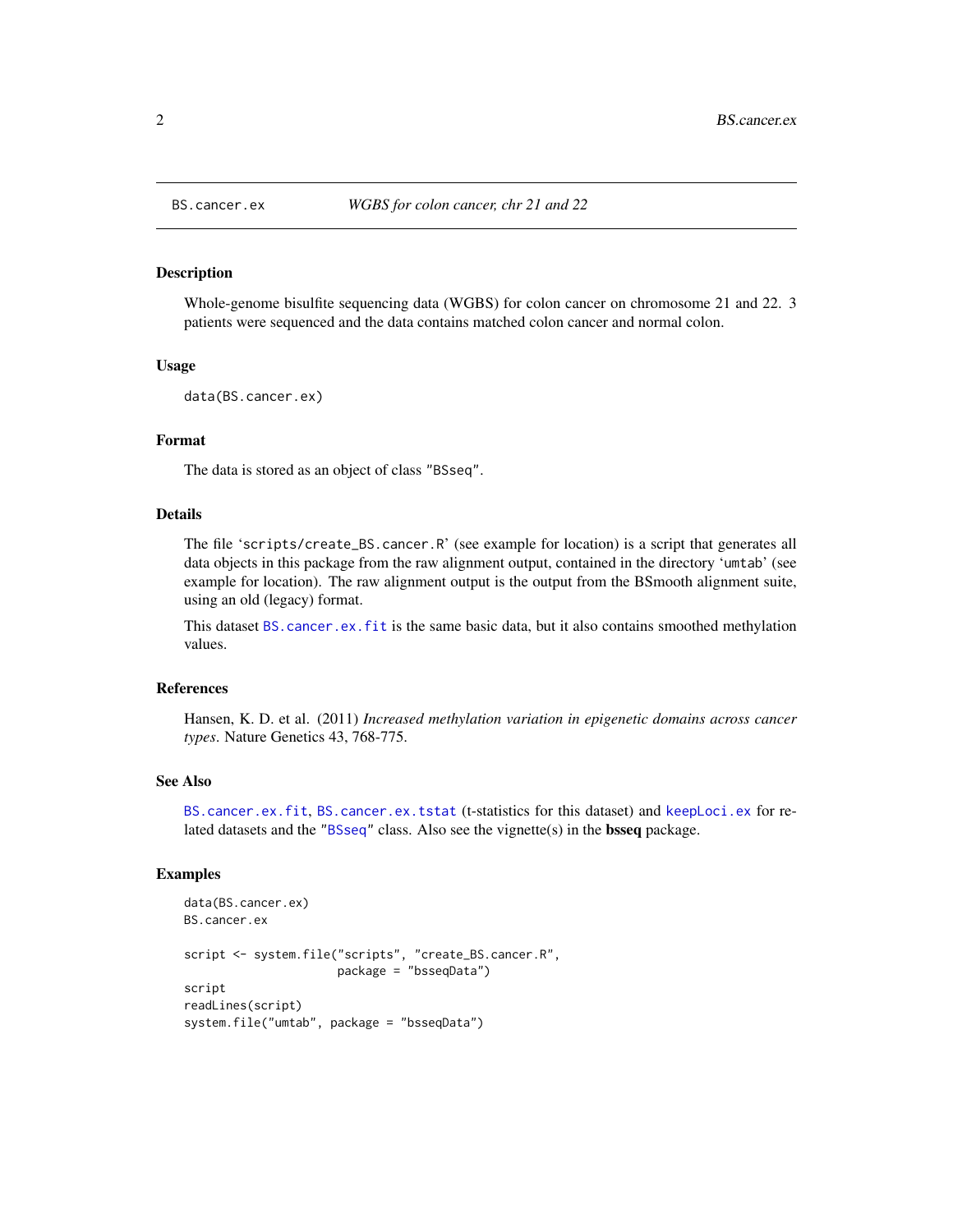<span id="page-2-1"></span><span id="page-2-0"></span>BS.cancer.ex.fit *WGBS for colon cancer, chr 21 and 22, including smoothed methylation values*

#### Description

Whole-genome bisulfite sequencing data (WGBS) for colon cancer on chromosome 21 and 22. 3 patients were sequenced and the data contains matched colon cancer and normal colon. This dataset includes smoothed methylation values.

#### Usage

```
data(BS.cancer.ex.fit)
```
#### Format

The data is stored as an object of class "BSseq".

#### Details

The file 'scripts/create\_BS.cancer.R' (see example for location) is a script that generates all data objects in this package from the raw alignment output, contained in the directory 'umtab' (see example for location). The raw alignment output is the output from the BSmooth alignment suite, using an old (legacy) format.

This dataset is exactly like [BS.cancer.ex](#page-1-1) except it also contains smoothed methylation values.

#### References

Hansen, K. D. et al. (2011) *Increased methylation variation in epigenetic domains across cancer types*. Nature Genetics 43, 768-775.

#### See Also

[BS.cancer.ex](#page-1-1), [BS.cancer.ex.tstat](#page-3-1) (t-statistics for this dataset) and [keepLoci.ex](#page-4-1) for related datasets as well as the ["BSseq"](#page-0-0) class and the [BSmooth](#page-0-0) function. Also see the vignette(s) in the bsseq package.

```
data(BS.cancer.ex.fit)
BS.cancer.ex.fit
script <- system.file("scripts", "create_BS.cancer.R",
                      package = "bsseqData")
script
readLines(script)
system.file("umtab", package = "bsseqData")
```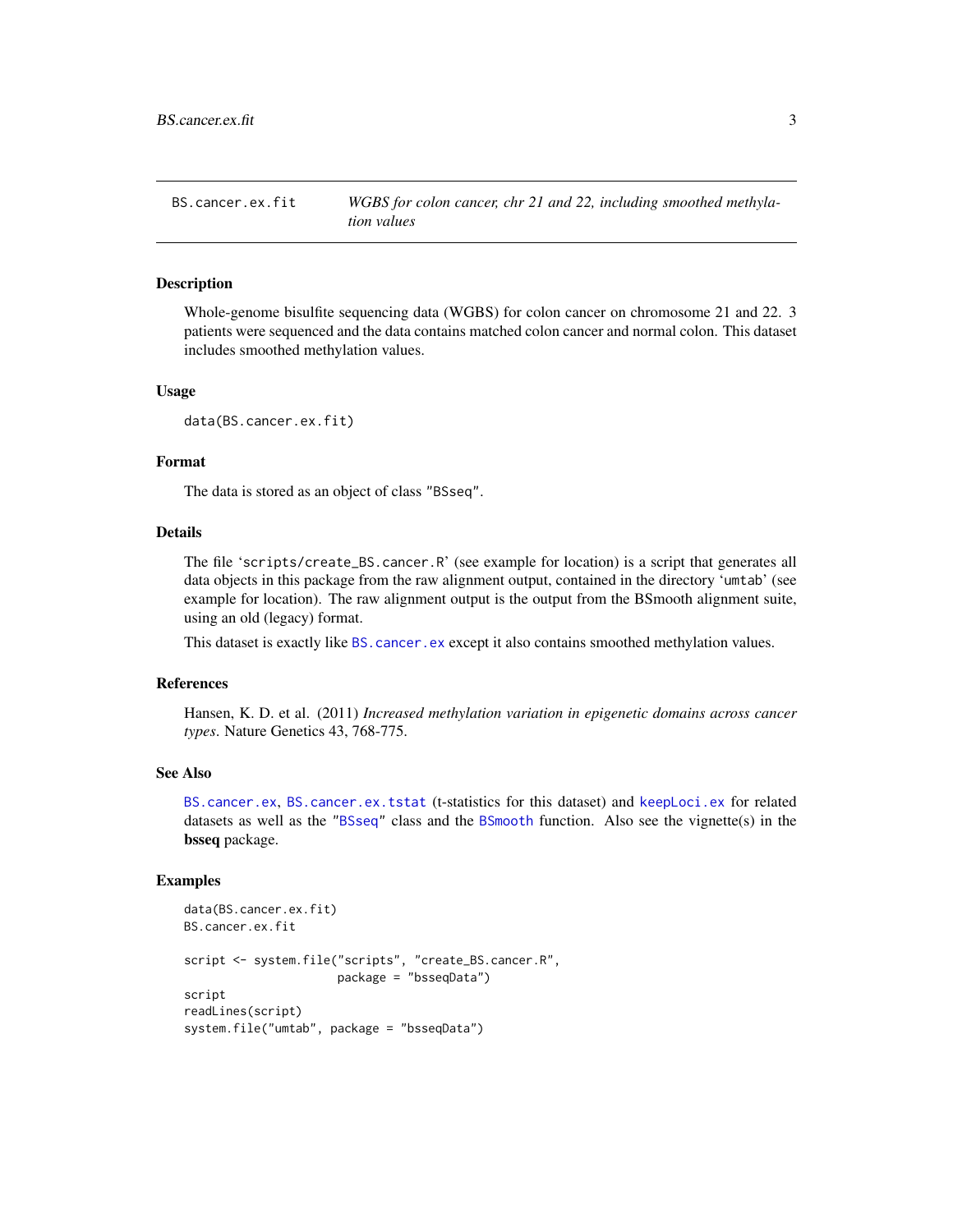<span id="page-3-1"></span><span id="page-3-0"></span>BS.cancer.ex.tstat *T-statistics for WGBS data for colon cancer, chr 21 and 22*

#### Description

T-statistics produced by the BSmooth.tstat function, run on the BS.cancer.ex.fit object subsetted by keepLoci.ex.

#### Usage

```
data(BS.cancer.ex.tstat)
```
#### Format

The data is stored as an object of class "BSseqTstat".

#### Details

See below for the script creating this object.

#### References

Hansen, K. D. et al. (2011) *Increased methylation variation in epigenetic domains across cancer types*. Nature Genetics 43, 768-775.

#### See Also

[BS.cancer.ex.fit](#page-2-1) (data used to produce the t-statistics) and [keepLoci.ex](#page-4-1) (used for subsetting) as well as the ["BSseqTstat"](#page-0-0) class and [BSmooth.tstat](#page-0-0). Also see the vignette(s) in the bsseq package.

```
data(BS.cancer.ex.tstat)
BS.cancer.ex.tstat
## This script shows how the object was created
script <- system.file("scripts", "create_BS.cancer.R",
                      package = "bsseqData")
script
readLines(script)
```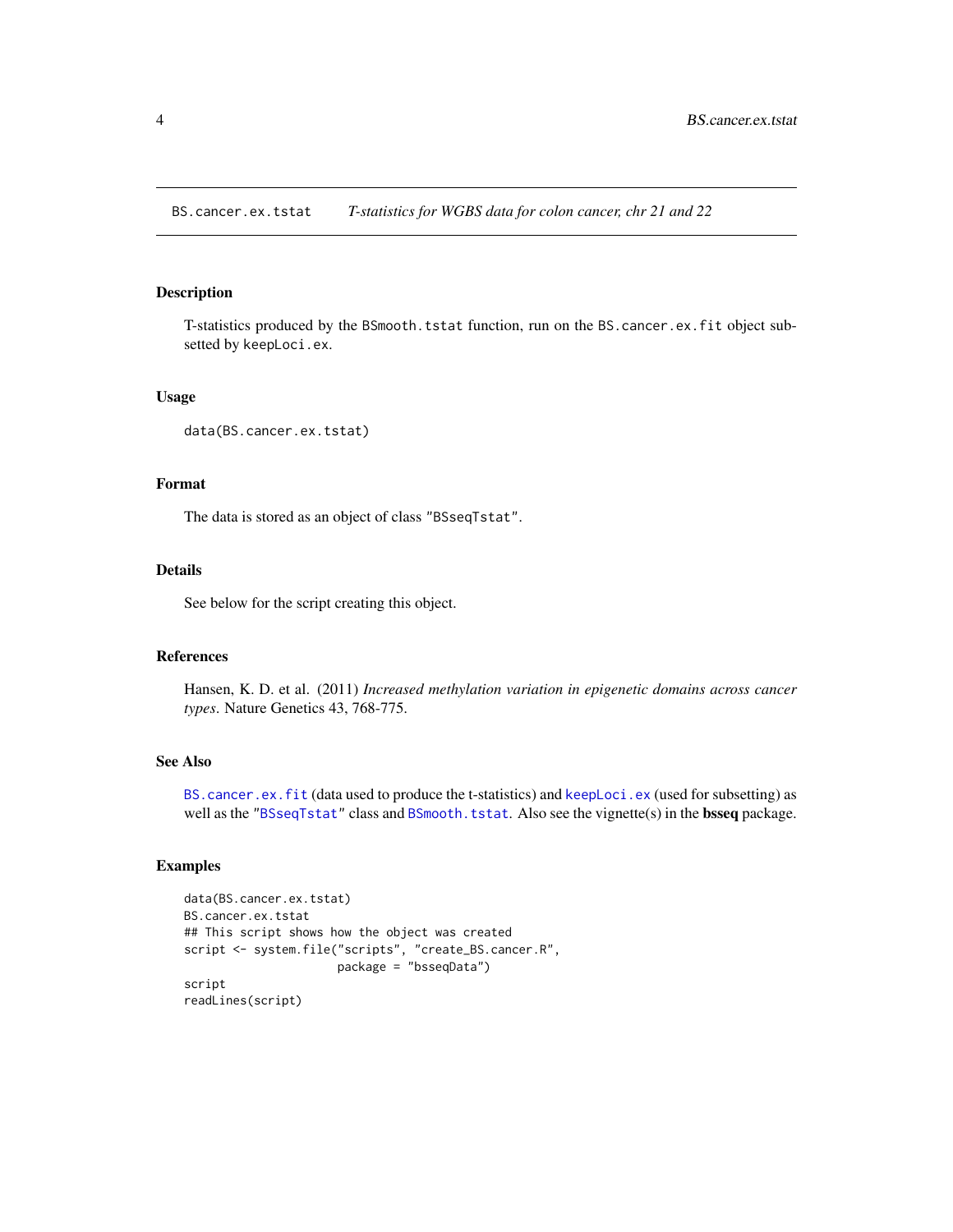<span id="page-4-1"></span><span id="page-4-0"></span>

#### Description

This object describes which methylation loci were kept, when t-statistics were generated from BS.cancer.fit.ex using the function BSmooth.tstat.

#### Usage

data(keepLoci.ex)

#### Format

A vector of indices into BS.cancer.fit.ex.

#### Details

See below how this object was created and used.

#### See Also

[BS.cancer.ex.fit](#page-2-1) (this is the data the subsetting index works on) and [BS.cancer.ex.tstat](#page-3-1) and the [BSmooth.tstat](#page-0-0) function. Also see the vignette(s) in the **bsseq** package.

```
data(keepLoci.ex)
## This script shows how the object was created
script <- system.file("scripts", "create_BS.cancer.R",
                      package = "bsseqData")
script
readLines(script)
```